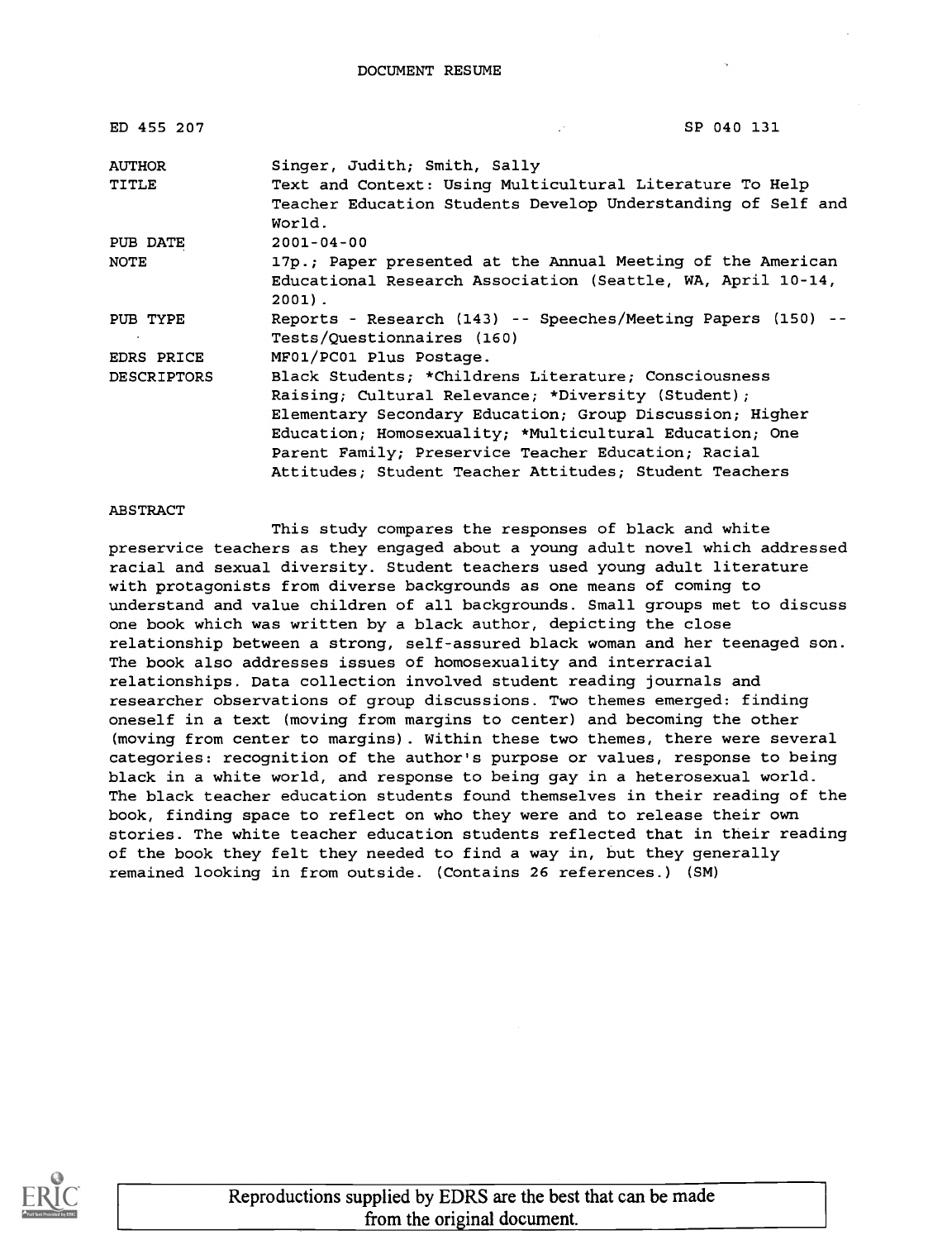## Text and Context: Using Multicultural Literature to Help Teacher Education Students Develop Understanding of Self and World

Judith Singer

Long Island University, Brooklyn Campus

Sally Smith

Hofstra University

U.S. DEPARTMENT OF EDUCATION Office of Educational Research and Improvement

EDUCATIONAL RESOURCES INFORMATION<br>CENTER (ERIC)<br>This document has been reproduced as<br>received from the person or organization originating it.

Minor changes have been made to improve reproduction quality.

 $2121$ 

Points of view or opinions stated in this document do not necessarily represent official OERI position or policy.

PERMISSION TO REPRODUCE AND DISSEMINATE THIS MATERIAL HAS BEEN GRANTED BY

م م

1

المعارضين للمرابعة

TO THE EDUCATIONAL RESOURCES<br>INFORMATION CENTER (ERIC)

 $\ddot{\phantom{a}}$  $\sim$ 

Ì

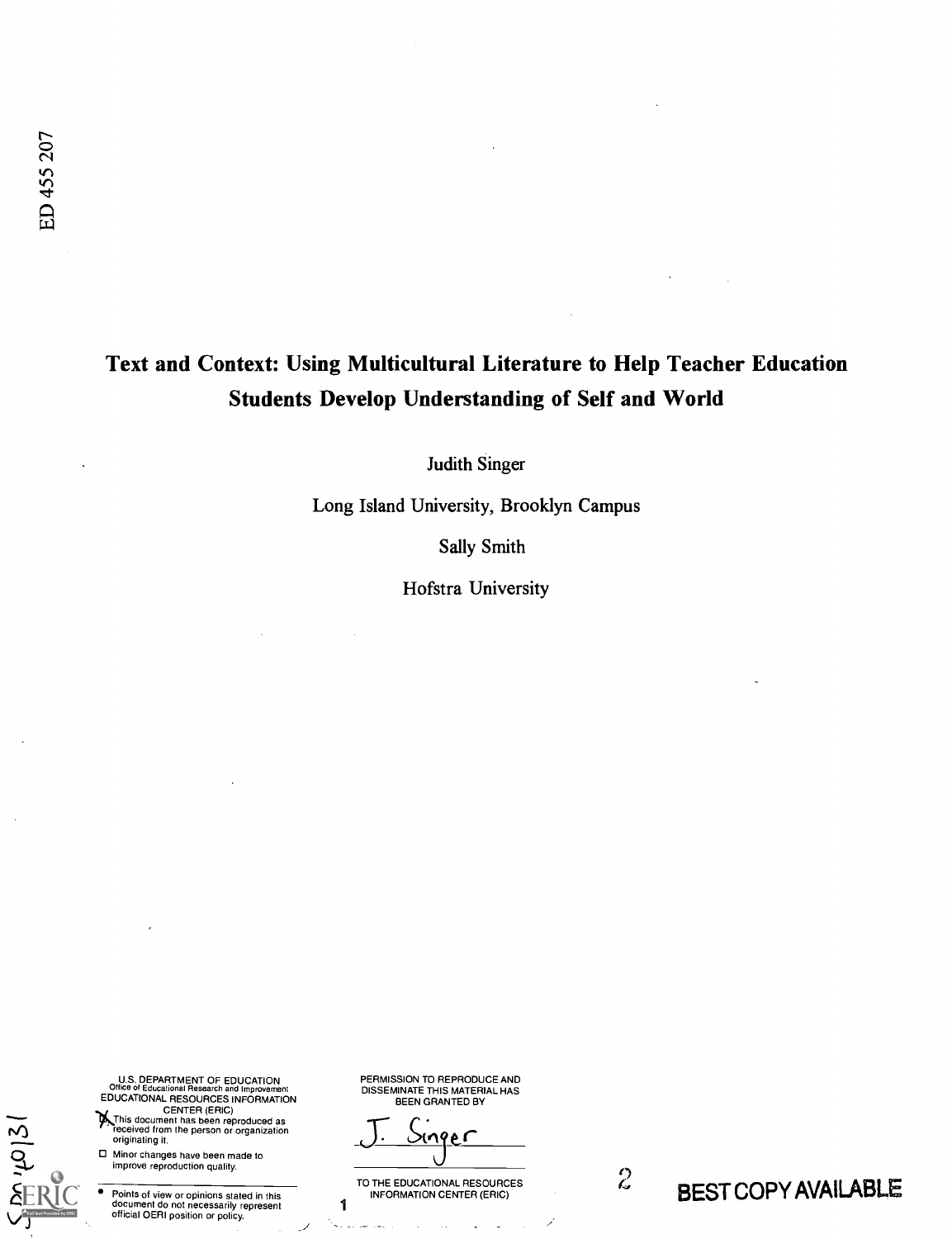Text and Context: Using Multicultural Literature to Help Teacher Education Students Develop Understanding of Self and World

#### Judith Singer and Sally Smith

This study compares the responses of two groups of teacher education students, one predominantly Black and one mainly White, as they engaged with a young adult novel which addresses diversities of both race and sexual orientation. The authors of the study, teaching in different universities, each involved their students in reader response projects, using young adult literature with protagonists from diverse backgrounds as one means of helping teacher education students come to understand and value children of all racial, cultural, class and family backgrounds, including those from single-parent families and families headed by gay or lesbian parents. To share and extend their responses to the reading of the young adult novel we discuss below, students met weekly in small discussion groups. In each class, they kept response journals in which they recorded their reactions and reflections on the readings.

Socio-cultural learning theory defines learning as occurring through participation in joint, collective activity mediated by cultural tools (Wells, 1999; Wertsch, 1998). Through reading response in social contexts readers continue to build identities within specific cultural worlds (Galda & Beach, 2001; Sumara, 1996; Wilhelm, 1997). Such contexts can extend and clarify identity and understanding of the world. In this study, we examine how the larger socio-cultural contexts of the two groups of reader-participants may have affected their responses to the text, and how the text itself affected readers' engagement and stance (Galda & Beach, 2001). We ask how a book may be experienced differently by students from different racial and ethnic backgrounds. We are particularly interested in how students who are commonly marginalized in children's literature respond when they find themselves at the center of a text. Conversely, we



1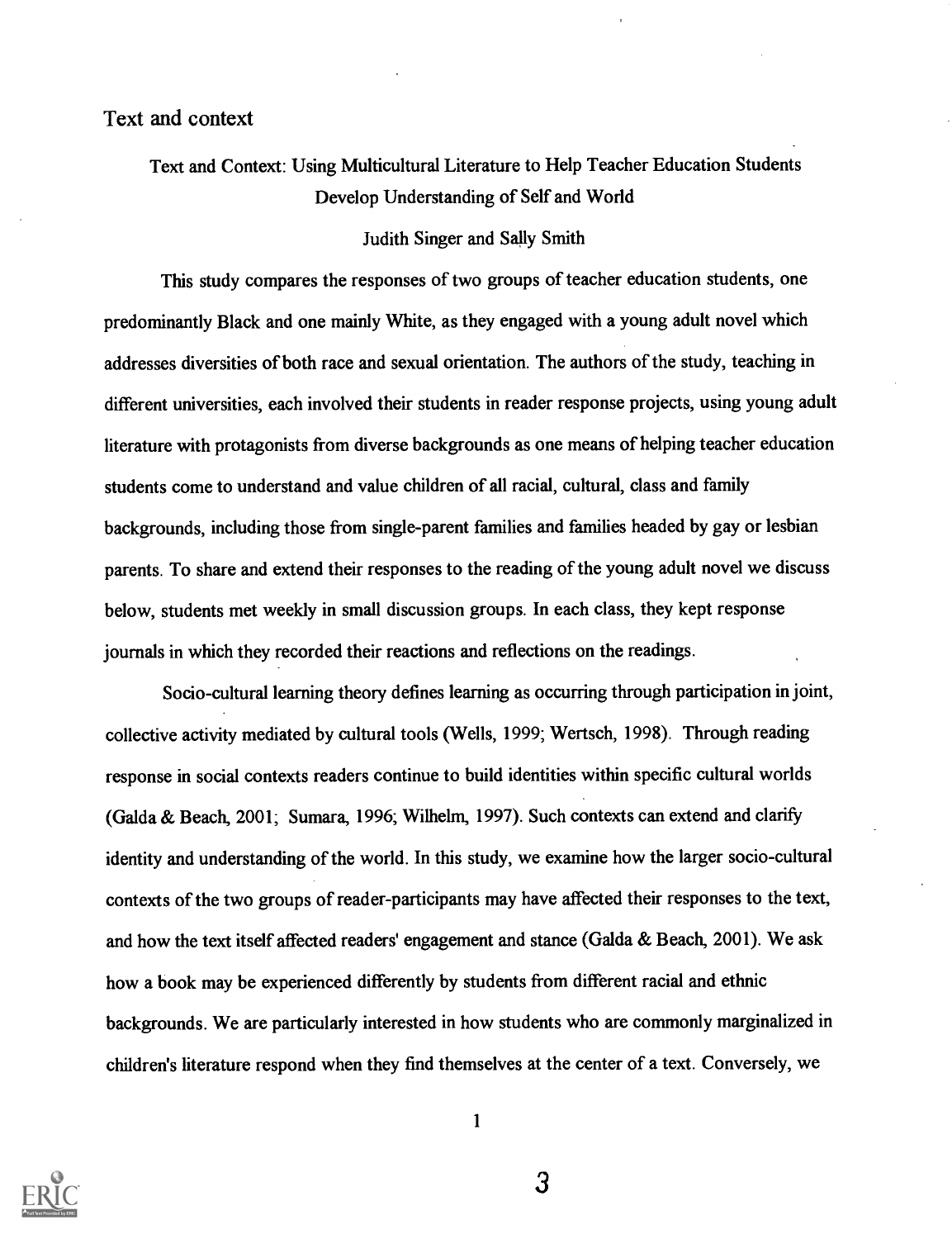asked what happens when students who are accustomed to locating themselves at the center of a story find themselves at the margins?

The experiences of the two groups of students were not parallel, although both found ways to rearrange their views of the world. Black students, in their engagement with the work of an author who understands the need for black people to tell their story, began to release their own stories. Black readers were startled to find a story that was theirs, and responded with relief and affirmation. The white students found themselves faced with a world view that placed them in the margins. The journal responses of these readers reveal that several struggled effectively through their engagement with an authentic text, while others responded with less insight to being startled and with the need to rearrange views and confront other live.

This study examines how these two groups of readers' engagement with young adult literature clarified their understandings of how they themselves were situated in relation to the text and the diverse perspectives embodied in the text. We questioned whether such engagement and reflection would help preservice and in service teachers "rearrange (their) views of the world" (Boomer, 1982). We believe students need to read literature which provokes them to question their assumptions about self and others and to recognize the influence of readers' and authors' contexts and purposes. This is best achieved by texts which set before the reader problematic aspects of difference. This type of experience can help teacher education students develop an appreciation for using children's and young adult literature to explore diverse perspectives in their own classrooms 9).

#### Theoretical Perspectives

A range of recent research has begun to look at the meaning of whiteness for White teachers (Frankenberg, 1993; McIntyre, 1994), as well as perspectives of teachers who are members of under-represented groups. However, an examination of potentially contrasting



2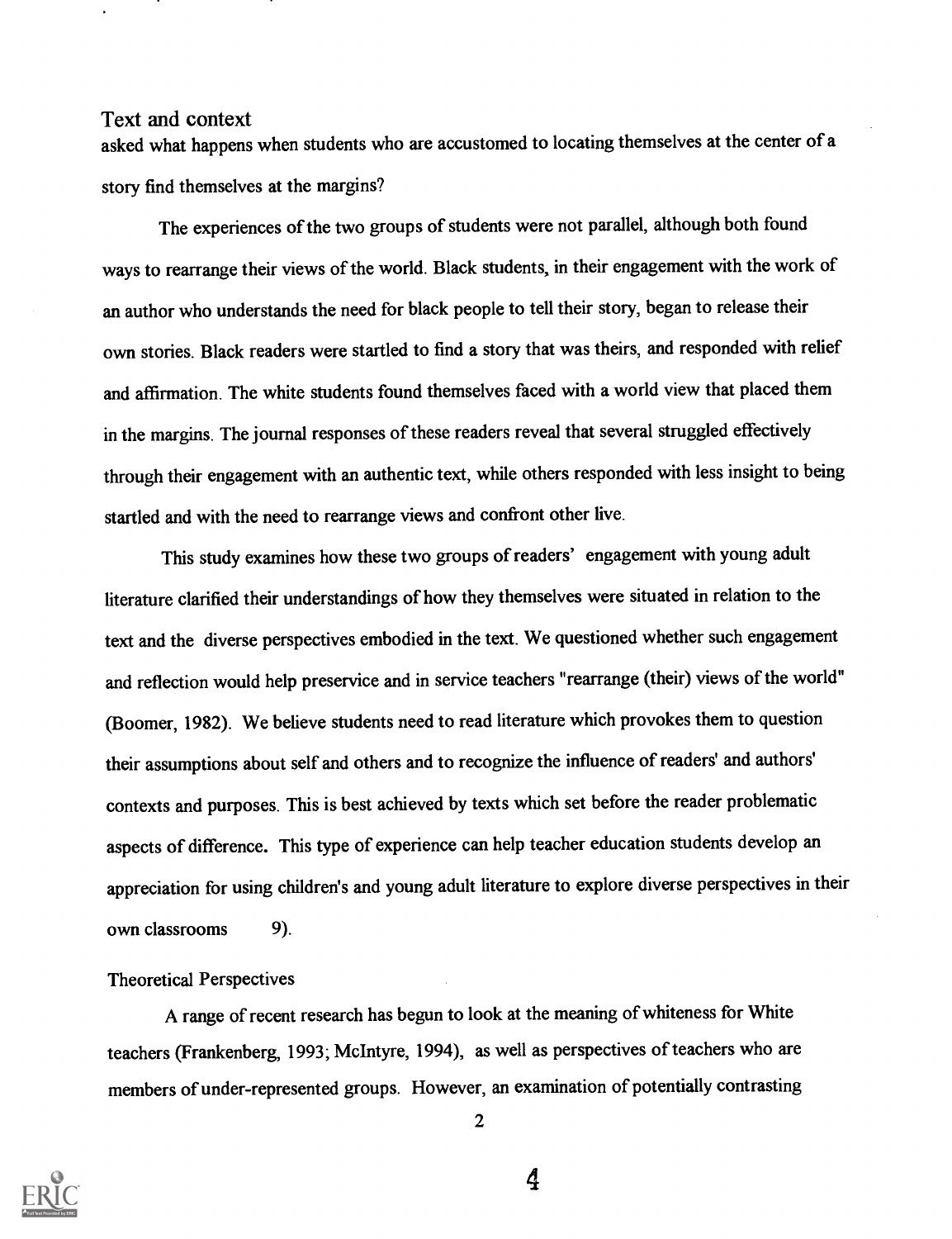perspectives of teachers from different racial and ethnic groups is rarely incorporated into the same study.

There is considerable research about the efficacy of literature discussion groups and response journals. Reading and responding to literature in these formats has been seen to provide effective means through which readers of different ages and backgrounds and in a variety of settings deepen their understanding of literature and of themselves (Eeds & Wells, 1989; Enciso, 1997). As readers express their transactions with literature through talk and written reflections, tacit beliefs and emerging understandings about their own situated identities are often revealed (Rosenblatt, 1978). Utilizing literature that is multicultural provides for diverse voices in the classroom, whatever the racial, gender, or cultural constituency of the class. The concept of multicultural literature used in the study includes books about people of color in the United States (Cai & Sims-Bishop, 1994; Sims-Bishop, 1993), as well as books which incorporate the experiences of White ethnic and cultural groups (Rochman, 1993).

## The Text

This study focuses on text and context in the reading of From the Notebooks of Melanin Sun, a young adult novel by Jacqueline Woodson (1995). To examine the authenticity of characters and events in this socially and culturally conscious book, we used Sims' criteria (1982) to help us assess the author's purposes and writing. In looking at the author's awareness of and sensitivity to a culturally different American life experience, we concluded that Woodson portrays African American life from her own viewpoint and experience as an African American; characters are fully drawn with a range of relationships and experiences. Characters' lives are depicted as rich and complete within the Black community. Her portrait of an emerging lesbian relationship may be assumed to be accurate as the author is a lesbian. As a gay Black woman, her perspective is one of an insider to these two cultures. The author herself, responding to a question of her own



3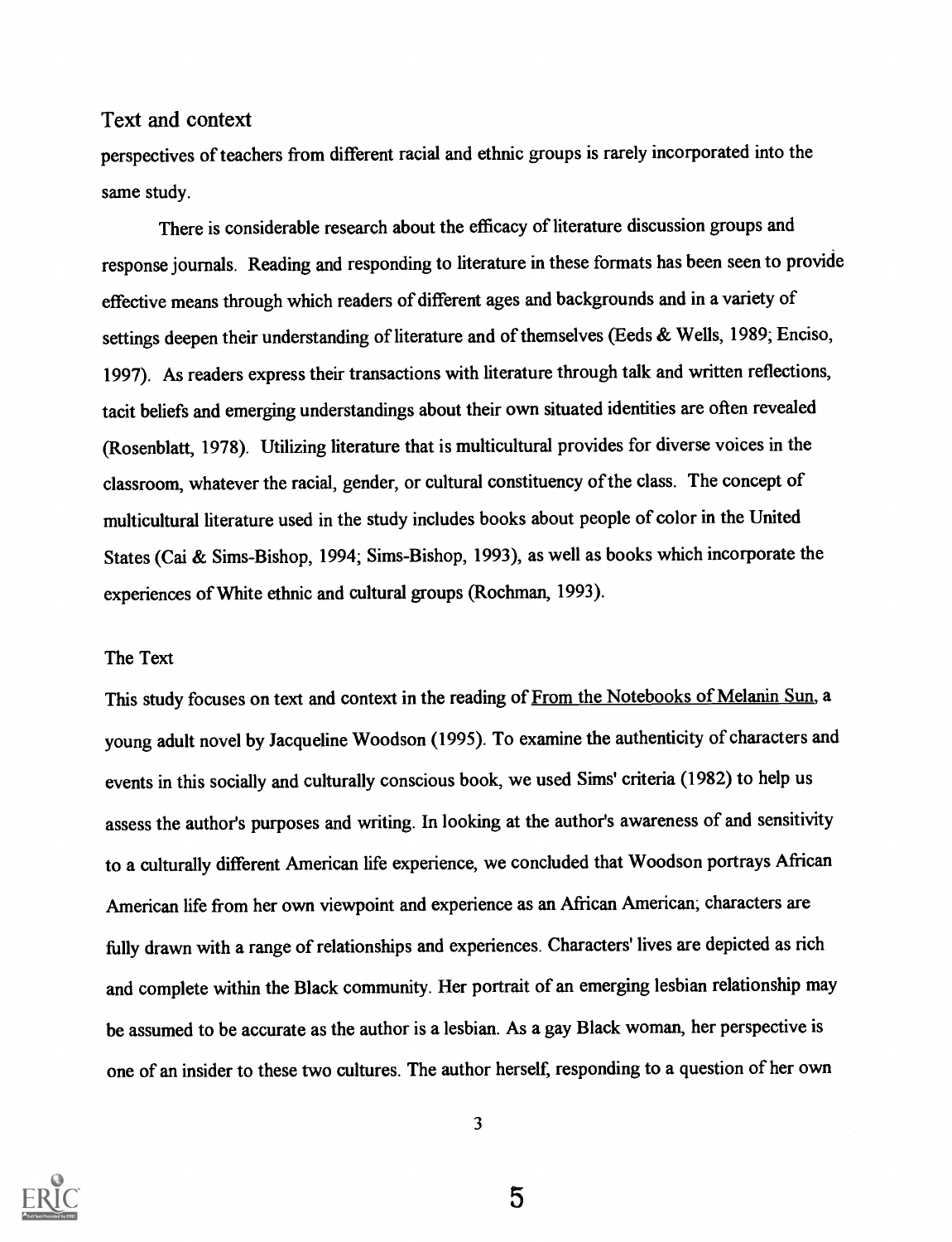stance and perspective, said, "authors must have lived at least a part of the experience of the characters they place on the page" (1998). The voice in this novel is that of a young male. Although the author is a female, adult and adolescent readers and reviewers, including the readers of this study, found Melanin a believable and recognizable character (Horn Book, 1996; Smith, 1998).

The novel introduces several issues that have relevance for educators. It is written in a diary format that enables readers to know Melanin Sun as he records his on-going reactions and thoughts about events in his life. These events include his first feelings of attraction towards a girl, his mother's new love interest, and, most significantly, his mother's revelation that the new love interest in her life is a woman, a White woman.

Through Melanin's notebooks, we also meet his mother, Encanta, or E. C., a single parent with a warm, close relationship to her son. As the novel progresses, Melanin recounts his thoughts and experiences about racism, telling the reader that he has little use for White people in his world. When he learns that his mother is a lesbian, he is outraged, and at the same time terrified that he, too, will turn out to be gay. Gradually, Melanin's diary portrays his grudging respect for Kristen, his mother's lover, and a firmer sense of himself.

Each of the issues raised in this novel, including race, sexual orientation, and single parenting, potentially provides fertile ground to engage the reader in questioning tacit assumptions about self and other. However, the way in which a reader engages with these issues also reflects social, racial, gender and educational contexts that the reader brings to the book. To appreciate how readers respond to this text, an understanding of the contexts they bring to the book is crucial.

## Participants and setting.

The authors of this study are two white, female teacher educators in a major U. S.



4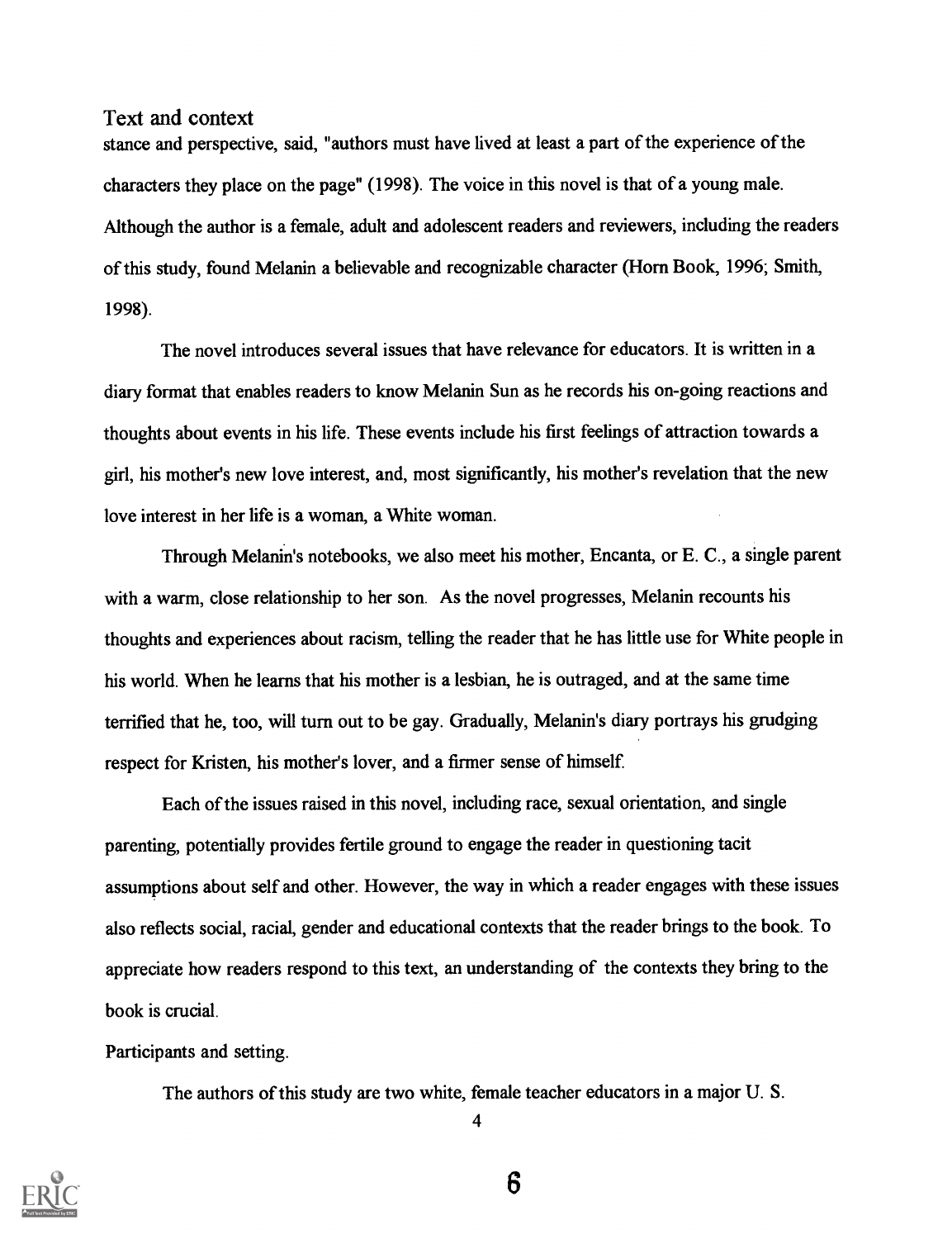metropolitan area, working with with contrasting student bodies. One group of students (Group A) was located on an urban campus, and consisted of fifteen undergraduate students, all of whom were women. Seven members of this group were African-American, four were Caribbean, two Latinas, one Egyptian, and one Irish-American. This group of students was older than traditional undergraduates, ranging in age between 22 and 45. Many held part-time or full-time jobs, and several had young children of their own. Many were the first members of their families to receive a college education. They participated in this project as part of an undergraduate curriculum and methods course.

An underlying theme in the methods course was learning how to build democratic, inclusive community in elementary school classrooms, using children's literature among other resources. During the semester, students read and discussed children's literature depicting a variety of cultural and historical settings. The entire class met in groups of three and four, over four sessions, to discuss From the Notebooks of Melanin Sun. This book was selected by the instructor/researcher because it had the potential to provide both resonance and a challenge for this group of mainly Black and Latina women, several of whom were single mothers. Written by a Black author, and depicting the close relationship of a strong, self-assured Black woman with her teenaged son, the book was expected to have powerful points of resonance for this group of readers. At the same time, the issues of homosexuality and an interracial relationship were likely to create tension and. conflict for many of the same readers.

Students in Group B were enrolled in a graduate level children's literature class in a semisurburban branch of a large public university. The group consisted of thirty-five students, thirtytwo of whom were White working-class women. One Student was a White male, one student was Black and one was Asian American. Many of the students were second and third generation Italian American and Irish American, while others were Jewish Americans from Eastern European



5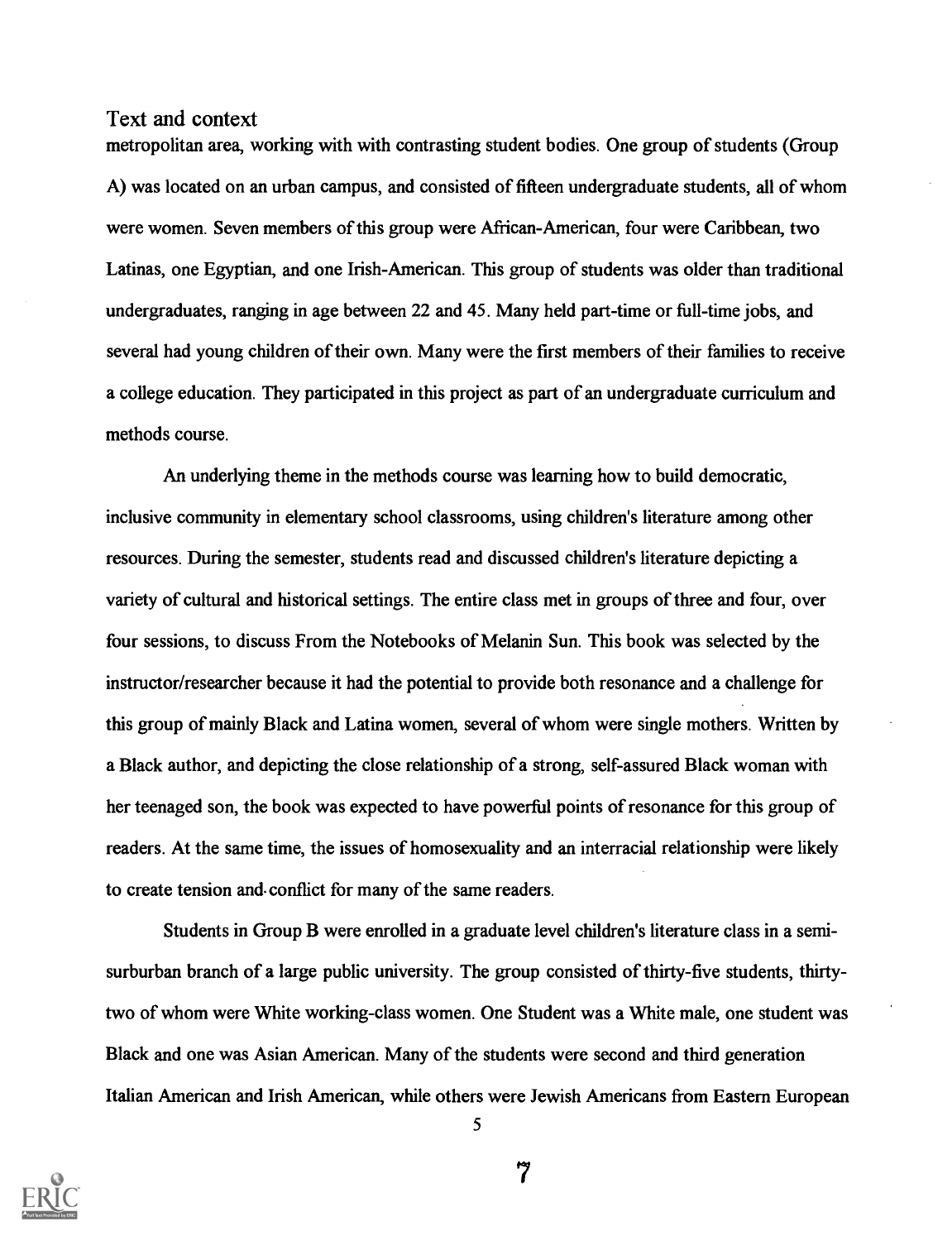ancestry. The majority of these students were teaching in public schools. Several were older, returning students who had children of their own. Five students from this group chose to read and respond to From the Notebooks of Melanin Sun. All of these were White and female. Themes

Data collected and analyzed from student journals and observations of group discussions related to two broad themes:

"Finding Oneself in a Text: Moving from Margins to Center."

"Becoming the Other: Moving from Center to Margins."

Within these two broad themes, we identified several categories: recognition of the author's purpose or values; response to being Black in a White world; response to being gay in a heterosexual world. In this paper we address the themes as they relate to the category, being Black in a White world.

#### Discussion

The mostly Black readers of From the Notebooks of Melanin Sun in Group A responded with strong identification to aspects of the novel which directly address the issue of race. This identification is expressed below in response to passages in the book which describe how Melanin got his name.

> My favorite passage so far is when Melanin's mom assured the nurse that she was well aware that melanin is a pigment, a tint, a stain. The nurse couldn't see beyond his darkness, but his mother knew that not only was he black and beautiful, he was her gift from God and she was very proud, and deeply in love with him.

Another student in this group concurs:

I love the story Mel retells on how his mother named him. "Melanin is what made him dark and Sun because when I look into his eyes I can see the sun shine through them."

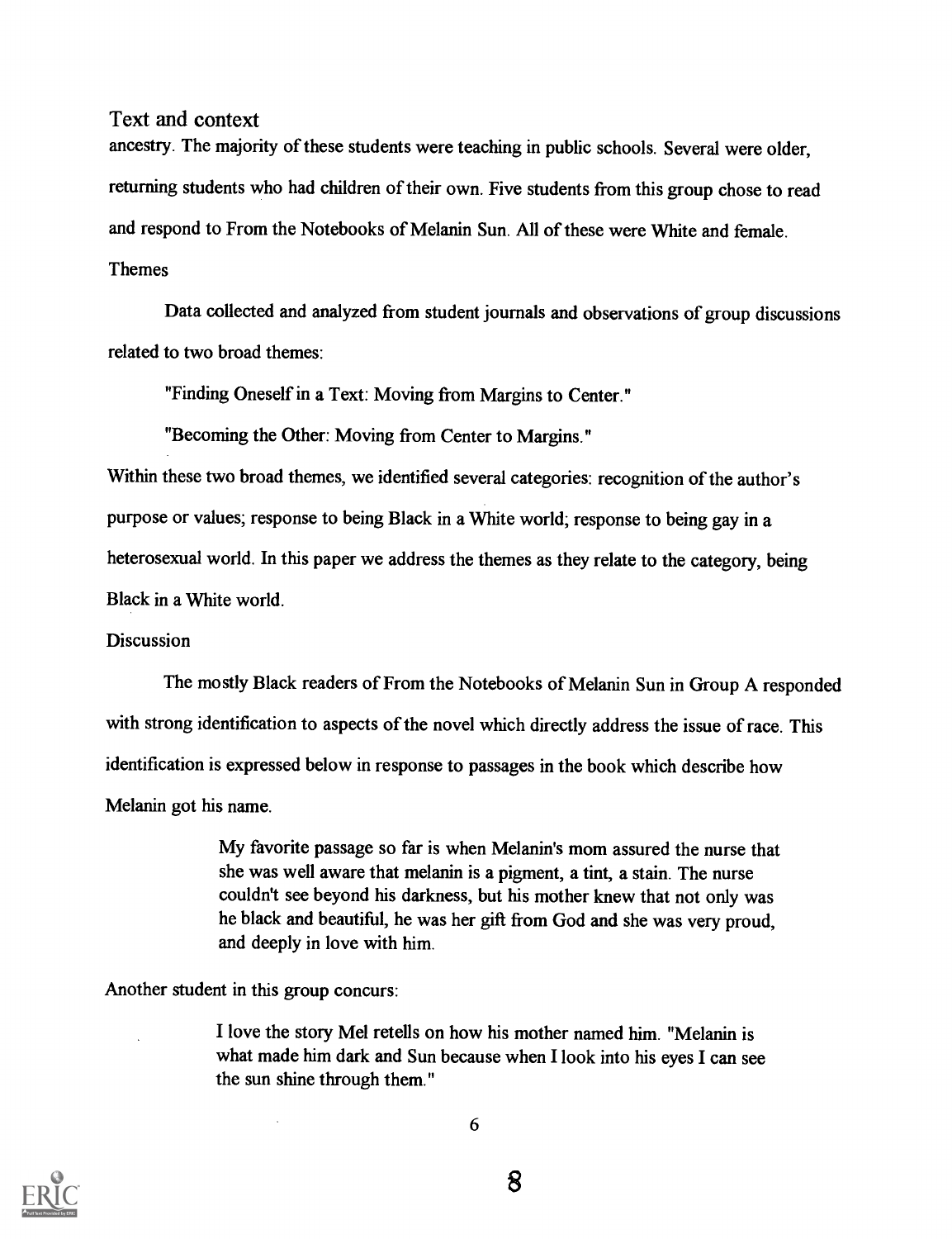## Text and context Another emphasizes:

Not only is Melanin's mother proud of her heritage, despite the negativity that is associated with having a darkly colored child in the black community, but she has celebrated the fact by proclaiming to the world that her son is the "light" of her world even though he is dark.

These readers were both surprised and pleased by the author's affirmation of skin color "despite the negativity that is associated with having a darkly colored child in the black community. . ." In this part of the novel, as these readers looked out at the world through the eyes of E. C., Melanin's mother, they found themselves strongly affirmed as Black women, and, for some, as single mothers. They reflected on a way of "rearranging the world" in which there is no "negativity" associated with a "darkly colored child."

A White reader from Group B also wrote positively about a book that introduces the connection of self-concept and race. She wrote about what she had gained from a book written by an "insider," someone who has experienced situations like those described in the book, and which provide entry to her, an outsider. The book affirmed her understanding of difference and the importance of learning about it. This young woman wrote:

> I like the line, "Melanin is what will make him strong." I see this sentence as an indication that this book will have something to do with racism and how a person's connection to his/her race will help make one strong.

Although she was somewhat distanced from this passage, appreciative, but not a participant, she was responsive to a passage that has deep importance to the Black readers of the book. Other readers in the Group B raised questions about the meaning of color as it is discussed in the novel. A reader began with her own perception as a White person:

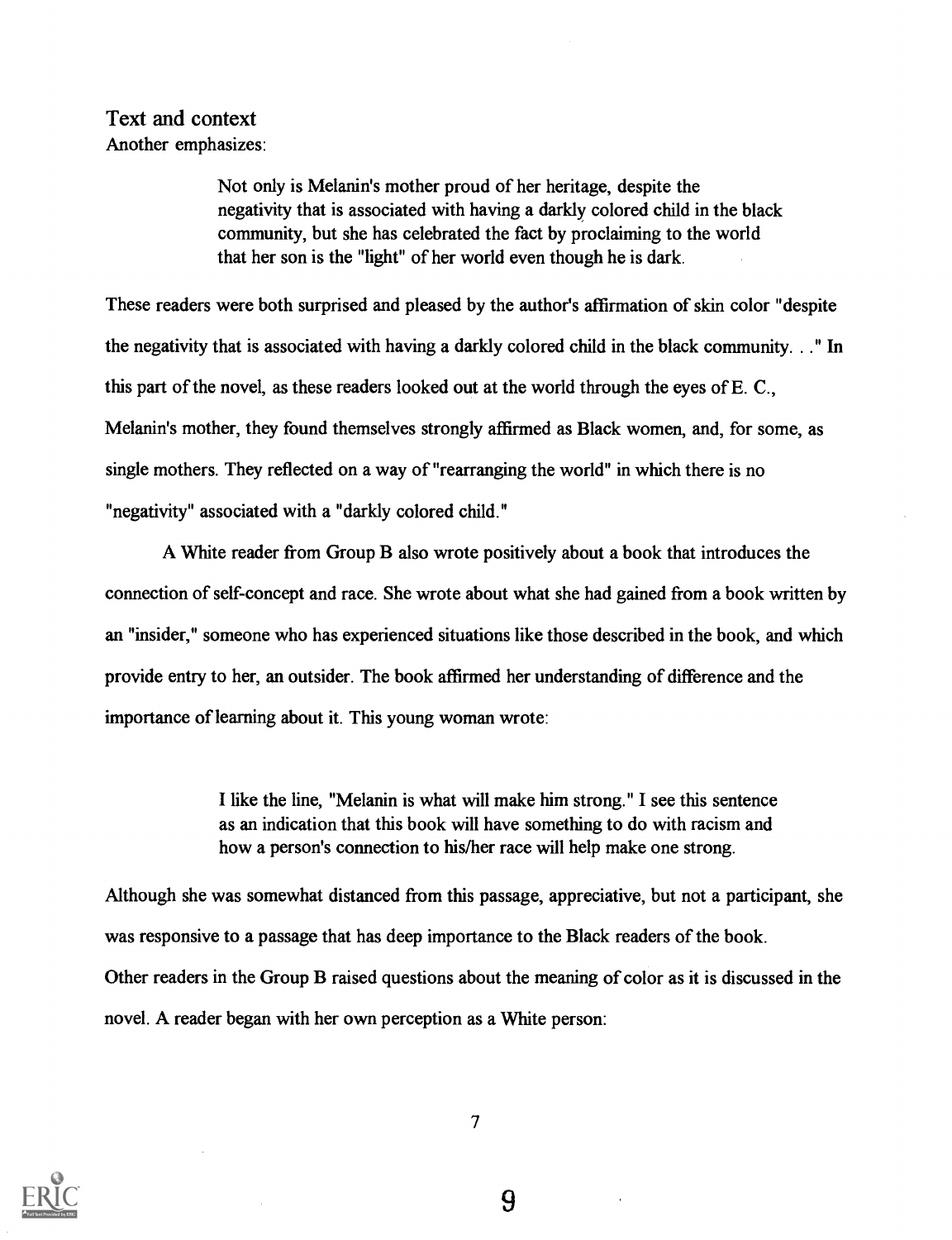The first thing I thought about when I heard his name, Melanin, was that people all have a certain amount of melanin in their head, and when your melanin runs out, your hair turns gray. Now I learned that she named him Melanin after people kept questioning his color -- this raises different questions about racism -- is there racism among the Black community? Is it okay to be Black but not too dark? "Will he always be so dark" neighbors asked?

As this reader reflected on the comments of Black characters in the novel, she asked herself what she knows and doesn't know about being Black in a Black world. Thinking about this from her own position within a White world, she asked, "Is there racism in the Black community?" Another White reader from this group also questioned the novel's milieu and point of view, finding herself the outsider in the story.

> Melanin's description of a White person, "Those straight White people's teeth." "White, White, White, shimmery White people's hair."

While this reader did not explicitly comment on her own feelings about Melanin's descriptions of White people in this novel, the inclusion of the description reveals a beginning consciousness of being the "other" as a reader. In the process of trying to make sense of the story told in the novel, these three White readers were beginning to "rearrange (their) views" of how they might be seen as White people in a Black world. These students, living in predominantly white communities, taking classes in the overwhelmingly European American context of the graduate school, can be expected to have had few experiences that prepared them to examine the position of being the other.

Another passage addressing race which drew comments from readers in both groups involved an encounter at the beach between Melanin and a group of White boys. In their responses to this passage, Black readers described how being Black in a White world can be painful and engender feelings of rejection and anger, while White readers focused less on the

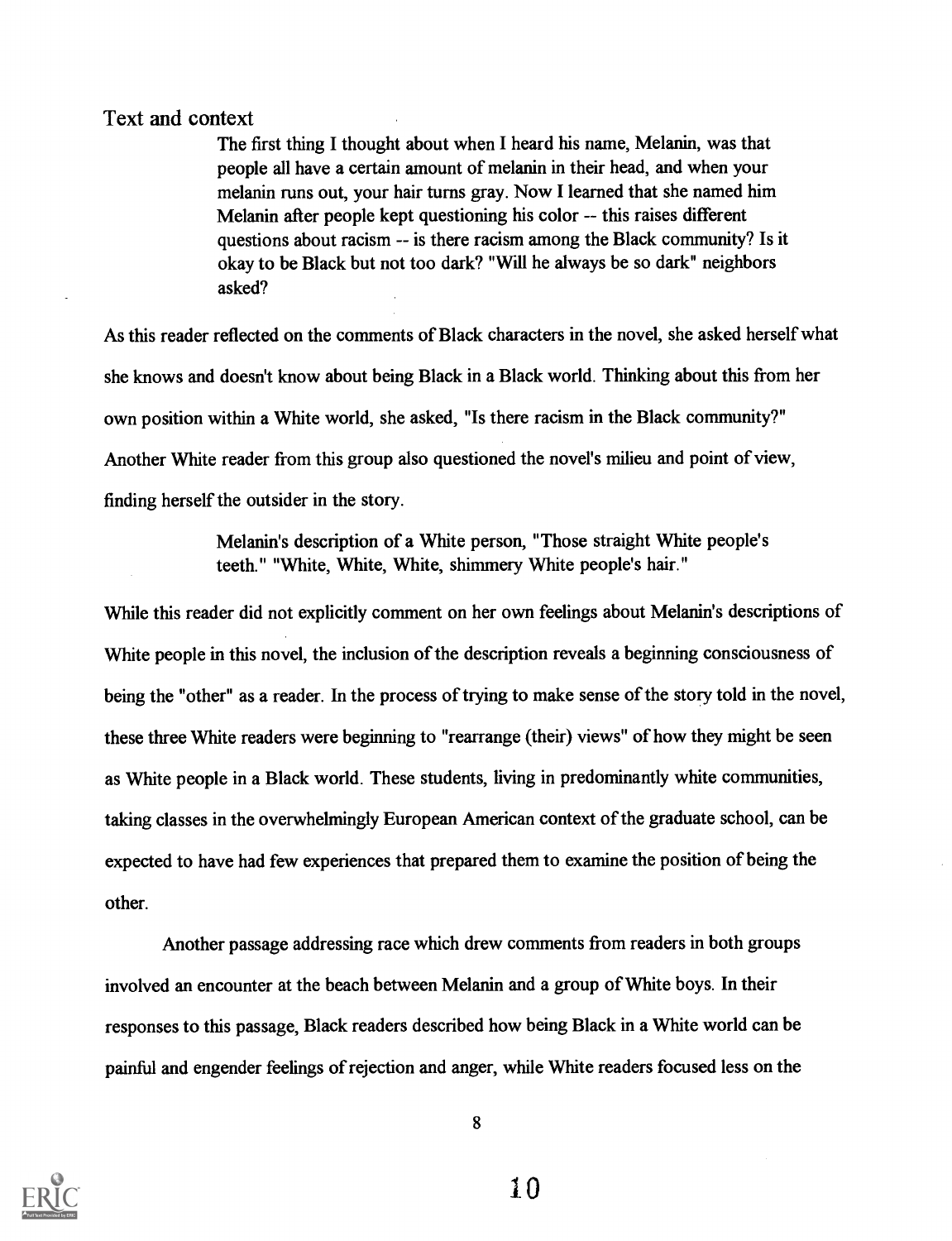broader ramifications of race and more on Melanin's particular encounter. Readers from both groups who commented on this passage crossed the boundaries of gender and placed themselves in the skin of a Black adolescent boy. In the following journal entries from Group A, readers identified with Mel's feelings of rejection when he is taunted on the beach by the group of White boys.

> I understand what Melanin was feeling when he was walking down the beach and a bunch of White boys made mention of the color of his skin. He felt different, and he did not want to feel like that . . . I always felt like that growing up and I really never spoke about it or wrote about it. Maybe some of the issues that I am bottling today could have been resolved a long time ago.

In the process of identifying with Melanin Sun, this reader offered a possibility of change, of rearranging of the world, at least with respect to undoing the internal damage caused by rejection, through writing or speaking about her feelings. Reading the book precipitates her new insight into herself and how she has bottled her feelings of rejection all these years.

Another Black reader identified with Melanin in this incident, and was saddened by it.

I thought the statement he made after the White boys on the beach picked on him was very touching. It was, "I felt stupid then, dark and ugly-alone.. It made me hate White people in a way I hadn't thought about hating them before." Now here's a boy who did not think about hating White people because they never affected his life, but as soon as they did it was in a negative way. Maybe it's better for people to be separate sometimes.

This reader seemed to imagine herself in Melanin Sun's place, as she reacted to being treated in a demeaning way by the White teenagers. She also considered a rearranging of the world, but in a less hopeful way: "Maybe it's better for people to be separate sometimes."

A Latina reader from Group A responded to Melanin's anger at White people:

Mel speaks of his reasons for eliminating White people from his world. He gives examples of how he was stereotyped because he was black. He doesn't hate White people, but they just don't belong in his world. In my

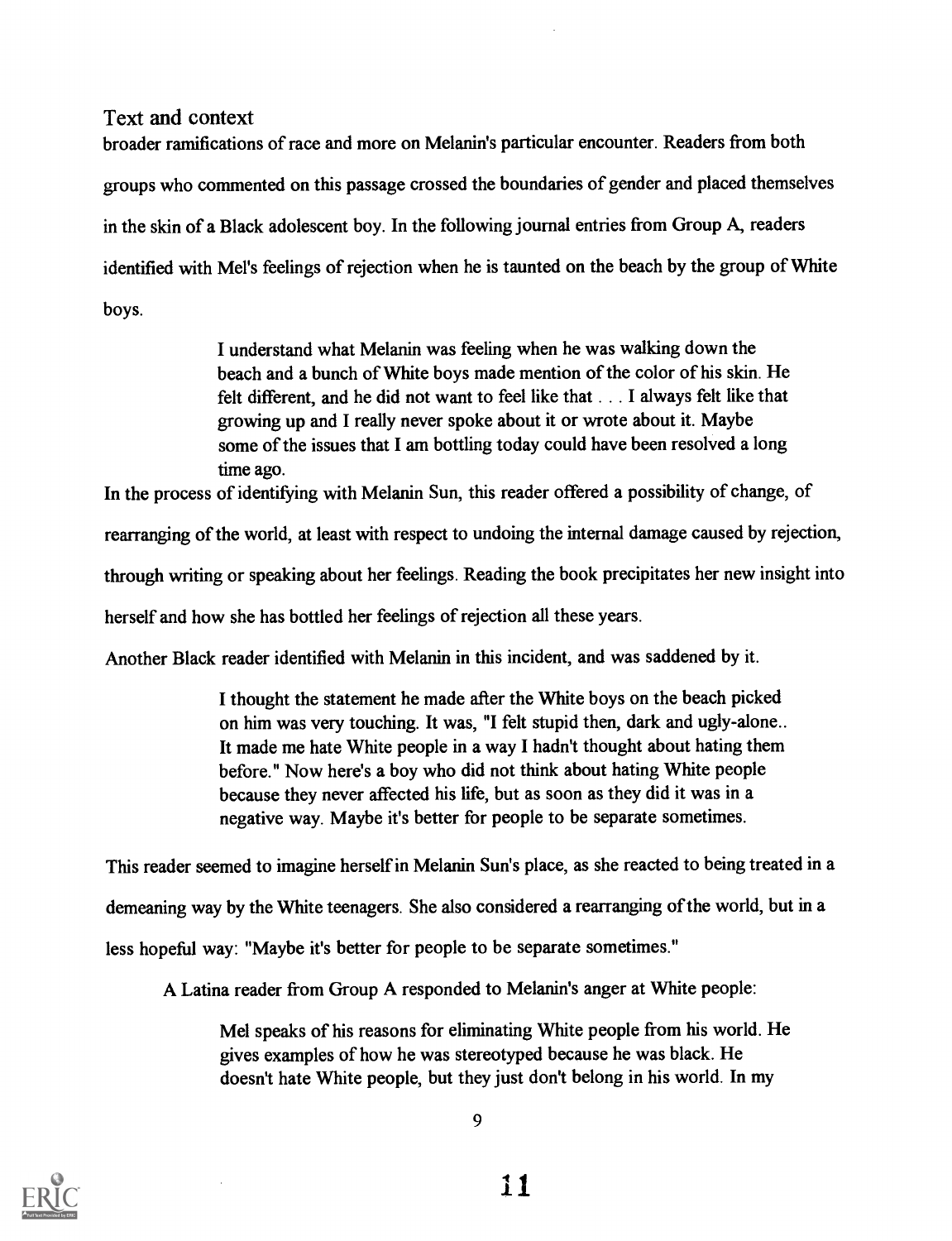neighborhood, there are mostly black people. I live in the projects, and I am always stereotyped because of it.

This student identified with Melanin. She went on to say, "I have been rejected for jobs because of my crime-ridden neighborhood, which is very unfair." Her ongoing feelings of unfairness about how she has been treated suggest a rejection of the possibility of establishing trusting relationships with White people.

The beach incident elicited strong feelings of identification from the Black and Latina women in Group A. In this episode, as in the earlier one affirming Melanin's blackness, they found themselves in the book, this time looking out at the world through the eyes of a Black adolescent boy. In this case, they were stimulated to question the wisdom of seeking relationships to White people:

"Maybe it's better for people to be separate sometimes."

"He doesn't hate White people, but they just don't belong in his world." In their response to this episode in the book, Black and Latina readers give voice to their own frustrations regarding the indignities people like themselves suffer on a daily bases in a White world. These are common feelings, well-known to Black people living in a White world, but what may be uncommon is the opportunity to have these feelings reflected back to them in a piece of children's literature.

White students in Group B also reflected on the larger issues of being stereotyped due to neighborhood or race. They did not include personal stories of discrimination, nor enter into an examination of their own possible roles in regard to such attitudes. However, they identified with Melanin, and their responses to this same passage revealed their ability to enter into the world of a black teenager with feelings of empathy and dismay. One reader wrote:

Walking on the beach Melanin encounters a bunch of White boys that pass

10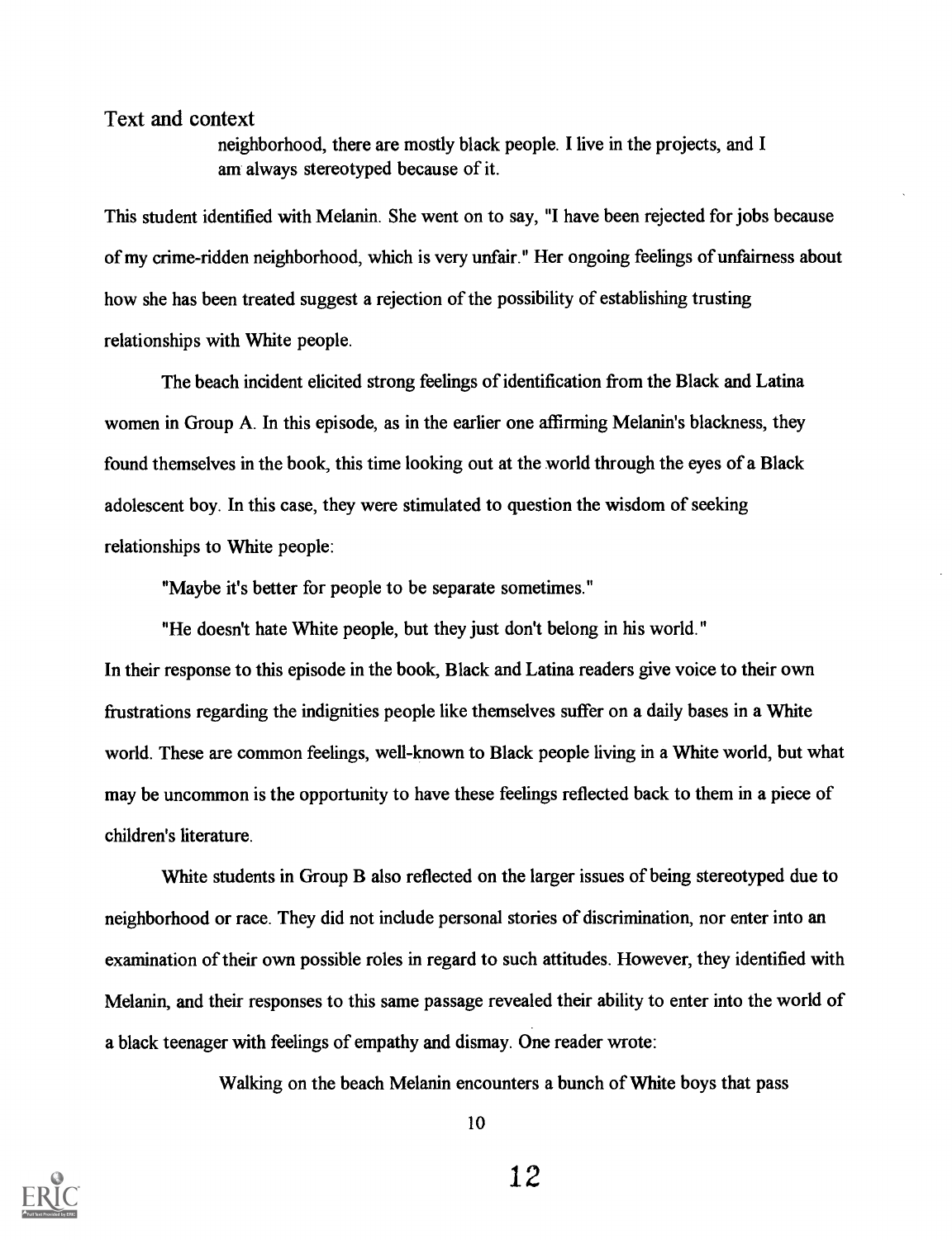comments about "how dark" his skin is. They made him feel "dark and ugly." This makes me feel bad for Melanin for letting these boys get the best of him.

This reader, a young White woman, looked at the situation depicted in the novel in more universal terms, as the problem of a teenager letting his peers put him down, "getting the best of him." She did not speak of the pain and helplessness Melanin feels as a Black person, as did the students in Group A, nor did she comment on the larger meaning of race and color in White and Black contexts. In contrast to the journals of the Black readers, when this reader wrote in her journal of Melanin's thoughts and experiences about being Black in a White world, she merely noted these important elements of Melanin's story:

> Melanin states that he doesn't have a lot of reason to spend time with White people -they don't live near him or go to his school.

He sounded annoyed when he stated that, "this was our place - people of color together in harmony away from all (White people's) hatred and racism."

She wrote that the character sounded "annoyed," but did not comment on her own feelings about an expression of racial solidarity that excluded her and others of her group. In response to a different passage, another White reader also commented on the development of the story, without including her own feelings as someone White, the outsider in this passage:

> He was so surprised to see that his mother's friend was White. Everything he thought about from that moment on was about White people and how there had never been a White person in his house before, never in his world or in his surroundings.

She did not write about her own surprise or discomfort at Melanin's feelings, but her words, "everything he thought about . . . was about White people," suggest that this was an important issue for her. Her journal continued to include comments on this crucial scene:

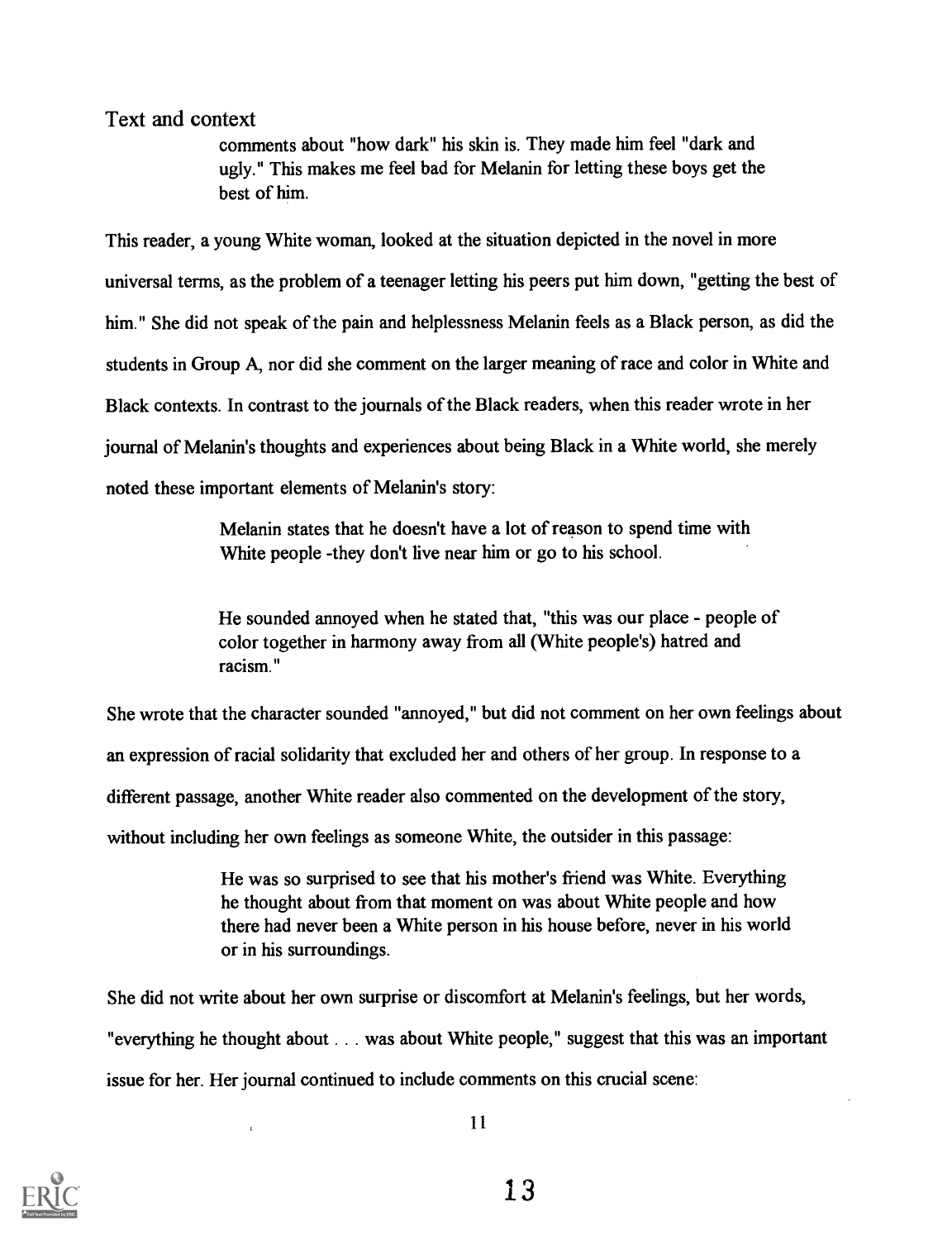Melanin talks about stereotypes of Black people (i.e. usually in jail or committing a crime) and what White people think. Now it seemed to be everywhere in his mind.

Another reader, reflecting on the same passage, seemed to reject the insider's view of stereotyping:

> (Melanin) talks about he doesn't like White people. Is he a racist? Are these White people racist for showing these events? Or, is it the truth that they are being showed (sic) because 80% of arrests are of Black people, and most violence occurs in Black communities?

This reader began to raise a question about the perspective in the novel: "Are these White people racist for showing these events?" She countered her question with what she had previously perceived as the "truth." She may not have encountered Black voices in a sympathetic context previously, and although she did not pursue her own question in the journal response, it may indicate a beginning consciousness of the need to reconsider her own views.

Engagement with this novel may have allowed some White readers the discovery that other people experience the world in ways that they do not. Journal entries revealed the beginnings of an examination of their own relation to this world, a rearrangement of their views of their own place vis a vis Blacks in a (mostly) White world. Their comments on these experiences and attitudes indicate that their reading involved dissonance at some level, questioning racism in both Black and White communities. They discovered themselves feeling empathy for a character who speaks of alienation from Whites, and who is always conscious of his color. This discovery has the potential to expand their sense of who they are, knowing themselves more fully by recognizing perspectives that differ from what they already know.

Our study indicates that when Black readers found themselves in their reading of From the Notebooks of Melanin Sun, they seemed to find space to reflect on who they are and to



12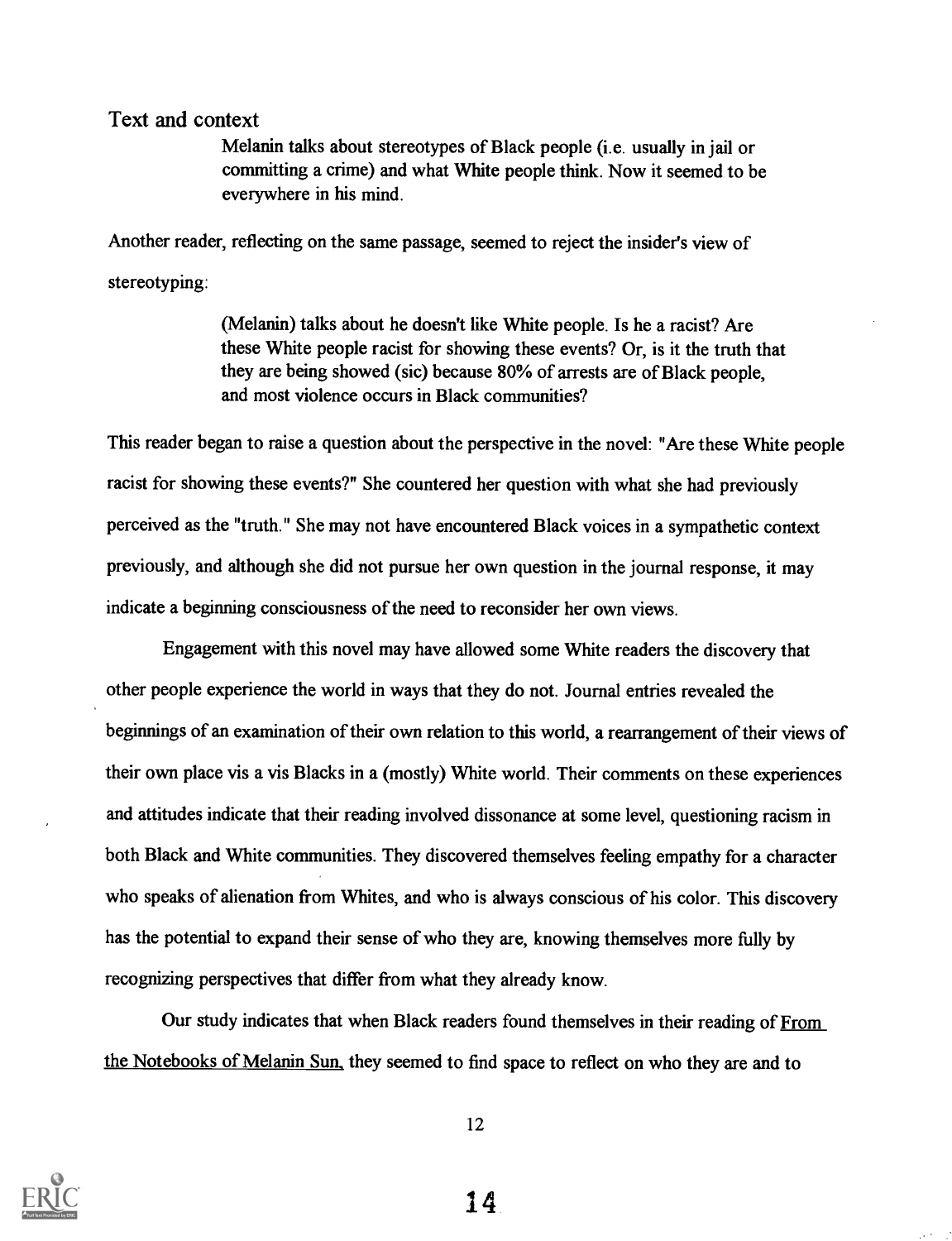release their own stories. When White readers spoke about the book, they needed to find a way in, but it left them mostly looking in from outside. Reading children's literature with protagonists from diverse backgrounds can serve different functions. Some readers may experience an affirmation of themselves, while others may find themselves engaged with the lives of different others. For African American children and adults, reading literature by and about Black people enables them to make personal connections and envision possible lives, possible selves, and other lives (Athanases, 1998; Bruner, 1986; McGinley and Kamberelis, 1996). For other readers of all backgrounds, reading and discussing literature by and about Black people has the potential to raise questions about how we construct differences. White readers of multicultural literature may find themselves in their reading, but may also find that an aesthetic response has to include a distancing, a realization of different experiences. As they engage in a text, these readers may be "drawn in but not (always) identifying" (Lewis, 2000). We believe our data illustrates contrasting responses between Black and White readers of From the Notebooks of Melanin Sun. To some degree, the book may have helped to release new perspectives for members of both groups, At the same time, for change to take place, readers need to feel that their preconceptions are challenged. The classroom or other settings in which these conversations about books take place must be safe, but readers have to be made to feel uncomfortable, too.

Our study leaves us with incompletely answered questions regarding the role of text and context. We need to clarify what kind of context the book created for different readers. We need to ask how far a text can be expected to take the reader. What is the role of discussion? What is the impact of teaching which provokes readers to look more deeply and to engage in a critical analysis of their own responses?

#### References:

Athanases, S. (June, 1998). Diverse learners, diverse texts: Exploring identity and difference

13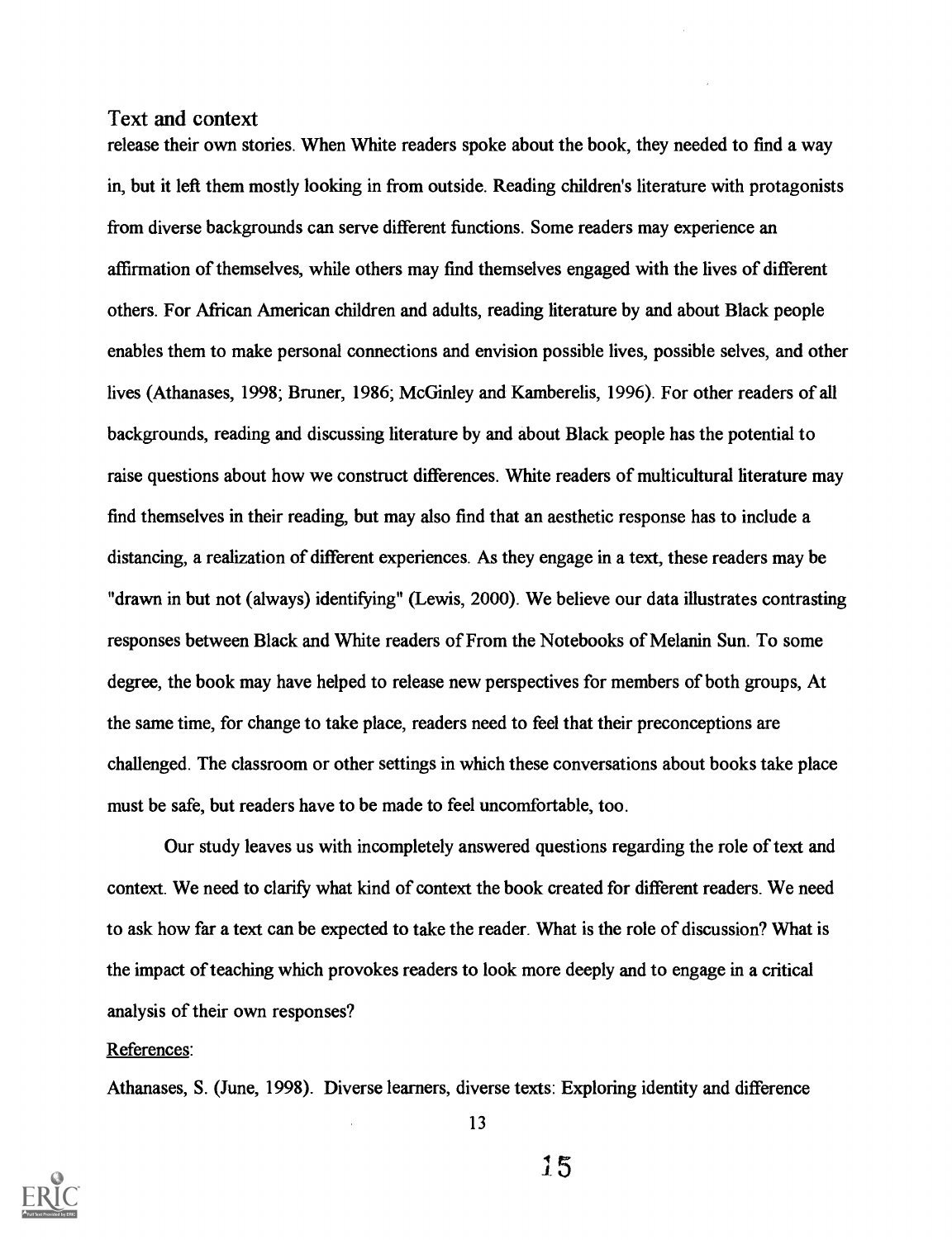through literary encounters. Journal of Literacy Research, 30 (2), 273-296.

Boomer, G. (1982). Negotiating the curriculum. Sydney, Australia: Ashton Scholastic.

Bruner, J. (1986). Actual minds, possible worlds. Cambridge, MA: Harvard U. Press.

- Cai, M. & Bishop R. Sims (1994). Multicultural literature for children: Toward a clarification of the concept. In A. Haas Dyson & C. Genishi (Eds.) The need for story: Cultural diversity in classroom and community (57-71). Urbana, ILL: National Council of Teachers of English.
- Eeds, M. & Wells, D. (Feb., 1989). Grand conversations: An exploration of meaning construction in literature study groups. Research in the teaching of English,  $\tilde{2}$  (1), 4-29.
- Enciso, P. (1998). Cultural identity and response to literature. Presentation at 1998 National Reading Conference, Austin, Texas.
- Enciso, P. (1997). Negotiating the meaning of difference: Talking back to multicultural literature. In Rogers, P. & Soter, A. (Eds.). Reading across cultures: Teaching literature in a diverse society (pp. 3-41). New York/Urbana IL: Teachers College Press/NCTE.
- Frankenberg, R. (1993). White women, race matters: The social construction of whiteness. Minneapolis, MN: U. of Minnesota Press.
- Galda, L. & Beach, R. (Jan/Feb./Mar 2001). Theory and research into practice: Response to literature as a cultural activity. Reading Research Quarterly. 36 1: 64-73.
- Lewis, C. (June 2000). Critical issues: Limits of identification. Journal of Literacy Research 32 2, 253-256.
- McGinley, W. & Kamberelis, G. (1992). Transformative functions of children's writing. Language Arts 69, 330-338.
- McIntyre, A. (1997). Making meaning of whiteness: Exploring racial identity with white teachers. Albany: State University of New York Press.
- Rochman, H. (1993). Against borders: Promoting books for a multicultural world. Chicago: American Library Association.
- Rosenblatt, L. (1978). The reader, the text, the poem: The transactional theory of literary work. Carbondale, IL: Southern Illinois University Press.
- Sims-Bishop, R. (1993). Multicultural literature for children: Making informed choices. In V.J. Harris (Ed.). Teaching Multicultural Literature in Grades K-8 (pp. 37-53). Norwood, MA: Christopher Gordon.

Sims-Bishop, R. (1982). Shadow and substance: Afro American experience in contemporary

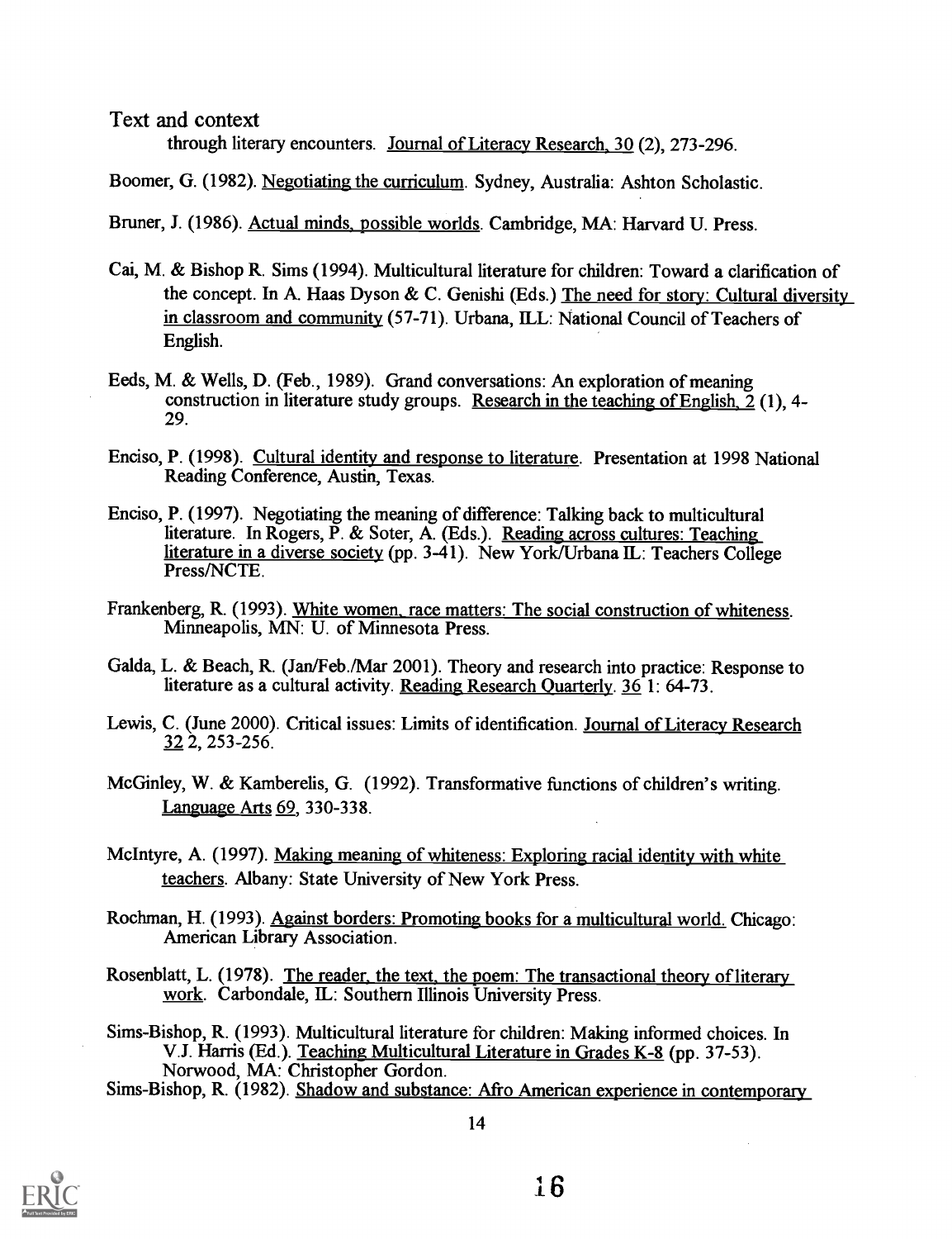children's fiction. Urbana, Ill: National Council of Teachers of English.

- Shigaki, I. & Smith, S. (1997). A cultural sharing model: American buddies for international studies. International Education Journal, 27 (1).
- Singer, J.Y. (1998). Fighting for a better world: Teaching in an inner city daycare center. Unpublished dissertation. New York University.
- Smith, S. (1998). Text, transactions, and talk. Unpublished dissertation, New York<br>University.
- Sumara, D. J. (Summer 1998) Fictionalizing acts: Reading and the making of identity. Theory Into Practice 37 (3): 203-210.
- Wells, G. (1999). Dialogic inquiry: Toward a socio-cultural practice and theory of education. NY: Cambridge University Press.

Wertsch, J.R. (1998). Mind as action. NY: Oxford University Press.

- Wilhelm, J.D. (1997). You gotta Be the book: Teaching engaged and reflective reading with adolescents. NY: Teachers College Press.
- Wolf, S., Ballentine, D. & Hill, L. (August, 1999). The right to write: Preservice teachers' evolving understandings of authenticity and aesthetic heat in multicultural literature. Research in the Teaching of English. 34 ;130-184.

Woodson, J. (1995). From the notebooks of Melanin Sun. New York: Blue Sky/Scholastic. Woodson, J. (1998, January/February). Who can tell my story? The Horn Book Magazine. 34-

38.

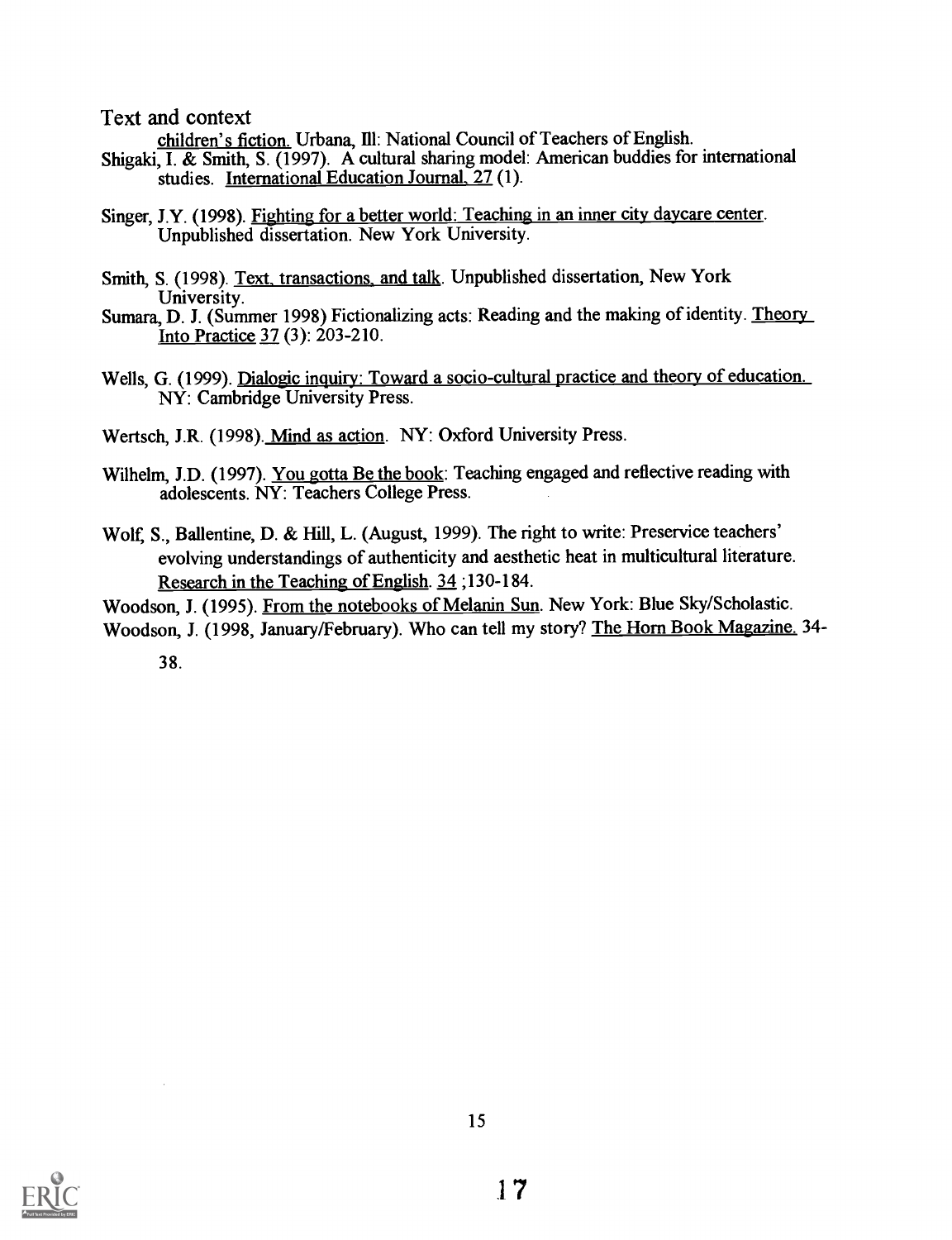

U.S. Department of Education



Office of Educational Research and Improvement (OERI) National Library of Education (NLE) Educational Resources Information Center (ERIC)

# REPRODUCTION RELEASE

(Specific Document)

| Title: Text and Context: Using Multicultural Literature to Felp Teacher<br>Develop Underfanding<br>Educar<br>Author(s):<br><b>Publication Date:</b><br>Corporate Source:<br>PAPER PRESENTED AT THE ANNUAL MEETING OF THE AMERICAN<br>$APRLL$ 2001 | DOCUMENT IDENTIFICATION:                                    |
|---------------------------------------------------------------------------------------------------------------------------------------------------------------------------------------------------------------------------------------------------|-------------------------------------------------------------|
|                                                                                                                                                                                                                                                   |                                                             |
|                                                                                                                                                                                                                                                   |                                                             |
|                                                                                                                                                                                                                                                   |                                                             |
|                                                                                                                                                                                                                                                   |                                                             |
|                                                                                                                                                                                                                                                   | EDUCATIONAL RESEARCH ASSOCIATION, SEATTLE, WA, APRIL 10-LH, |

## II. REPRODUCTION RELEASE:

In order to disseminate as widely as possible timely and significant materials of interest to the educational community, documents announced in the monthly abstract journal of the ERIC system, Resources in Education (RIE), are usually made available to users in microfiche, reproduced paper copy, and electronic media, and sold through the ERIC Document Reproduction Service (EDRS). Credit is given to the source of each document, and, if reproduction release is granted, one of the following notices is affixed to the document.

If permission is granted to reproduce and disseminate the identified document, please CHECK ONE of the following three options and sign at the bottom of the page.

| The sample sticker shown below will be<br>affixed to all Level 1 documents                                                                              | The sample sticker shown below will be<br>affixed to all Level 2A documents                                                                                                                                                                                                                                                                                                                                                        | The sample sticker shown below will be<br>affixed to all Level 2B documents                        |
|---------------------------------------------------------------------------------------------------------------------------------------------------------|------------------------------------------------------------------------------------------------------------------------------------------------------------------------------------------------------------------------------------------------------------------------------------------------------------------------------------------------------------------------------------------------------------------------------------|----------------------------------------------------------------------------------------------------|
| PERMISSION TO REPRODUCE AND<br>DISSEMINATE THIS MATERIAL HAS<br><b>BEEN GRANTED BY</b>                                                                  | PERMISSION TO REPRODUCE AND<br>DISSEMINATE THIS MATERIAL IN<br>MICROFICHE, AND IN ELECTRONIC MEDIA'<br>FOR ERIC COLLECTION SUBSCRIBERS ONLY.<br><b>HAS BEEN GRANTED BY</b>                                                                                                                                                                                                                                                         | PÉRMISSION TO REPRODUCE AND<br>DISSEMINATE THIS MATERIAL IN<br>MICROFICHE ONLY HAS BEEN GRANTED BY |
|                                                                                                                                                         |                                                                                                                                                                                                                                                                                                                                                                                                                                    |                                                                                                    |
| TO THE EDUCATIONAL RESOURCES<br>INFORMATION CENTER (ERIC)                                                                                               | TO THE EDUCATIONAL RESOURCES<br><b>INFORMATION CENTER (ERIC)</b>                                                                                                                                                                                                                                                                                                                                                                   | TO THE EDUCATIONAL RESOURCES<br><b>INFORMATION CENTER (ERIC)</b>                                   |
|                                                                                                                                                         | 2A                                                                                                                                                                                                                                                                                                                                                                                                                                 | 2B                                                                                                 |
| Level 1                                                                                                                                                 | Level 2A                                                                                                                                                                                                                                                                                                                                                                                                                           | Level 2B                                                                                           |
|                                                                                                                                                         |                                                                                                                                                                                                                                                                                                                                                                                                                                    |                                                                                                    |
|                                                                                                                                                         |                                                                                                                                                                                                                                                                                                                                                                                                                                    |                                                                                                    |
|                                                                                                                                                         |                                                                                                                                                                                                                                                                                                                                                                                                                                    |                                                                                                    |
| Check here for Level 1 release, permitting<br>reproduction and dissemination in microfiche or other<br>ERIC archival media (e.g., electronic) and paper | Check here for Level 2A release, permitting<br>reproduction and dissemination in microfiche and in<br>electronic media for ERIC archival collection                                                                                                                                                                                                                                                                                | Check here for Level 2B release, permitting<br>reproduction and dissemination in microfiche only   |
| copy.                                                                                                                                                   | subscribers only                                                                                                                                                                                                                                                                                                                                                                                                                   |                                                                                                    |
|                                                                                                                                                         | Documents will be processed as indicated provided reproduction quality permits.<br>If permission to reproduce is granted, but no box is checked, documents will be processed at Level 1.                                                                                                                                                                                                                                           |                                                                                                    |
|                                                                                                                                                         | I hereby grant to the Educational Resources Information Center (ERIC) nonexclusive permission to reproduce and disseminate this document <br>as indicated above. Reproduction from the ERIC microfiche or electronic media by persons other than ERIC employees and its system<br>contractors requires permission from the copyright holder. Exception is made for non-profit reproduction by libraries and other service agencies |                                                                                                    |
|                                                                                                                                                         | to satisfy information needs of educators in response to discrete inquiries.                                                                                                                                                                                                                                                                                                                                                       | Arcustant Prof.                                                                                    |
|                                                                                                                                                         | Printed Na                                                                                                                                                                                                                                                                                                                                                                                                                         | RS17<br>าเ8                                                                                        |
| Sign<br>here, $\rightarrow$<br>Orobr<br>please                                                                                                          | Telephone:<br><b>E-Mail Address</b>                                                                                                                                                                                                                                                                                                                                                                                                | catsas @hofstra. edu<br>FAX:<br>Date:                                                              |
|                                                                                                                                                         |                                                                                                                                                                                                                                                                                                                                                                                                                                    | (over)                                                                                             |